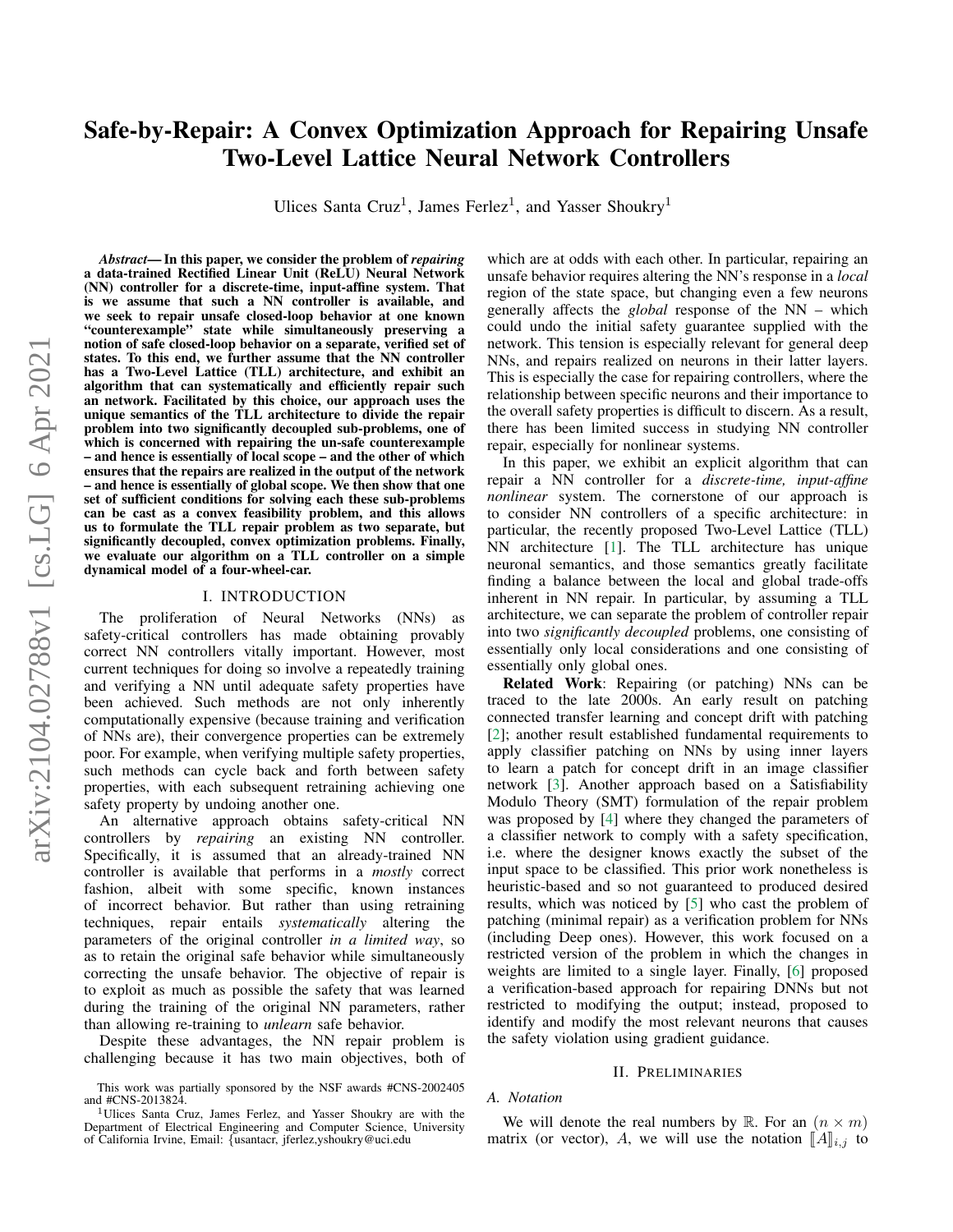denote the element in the  $i^{\text{th}}$  row and  $j^{\text{th}}$  column of A. Analogously, the notation  $[[A]]_{i,j}$  will denote the  $i^{\text{th}}$  row of  $A$  and  $[[A]]_{i,j}$  will denote the  $i^{\text{th}}$  column of  $A$ ; when  $A$  is a A, and  $[[A]]_{:,j}$  will denote the j<sup>th</sup> column of A; when A is a vector instead of a matrix both notations will return a scalar vector instead of a matrix, both notations will return a scalar corresponding to the corresponding element in the vector. Let  $\mathbf{0}_{n,m}$  be an  $(n \times m)$  matrix of zeros. We will use bold parenthesis  $(\cdot)$  to delineate the arguments to a function that *returns a function*. We use the functions First and Last to return the first and last elements of an ordered list (or a vector in  $\mathbb{R}^n$ ). The function Concat concatenates two ordered lists, or two vectors in  $\mathbb{R}^n$  and  $\mathbb{R}^m$  along their (common) nontrivial dimension to get a third vector in  $\mathbb{R}^{n+m}$ . Finally,  $B(x;\delta)$ denotes an open Euclidean ball centered at x with radius  $\delta$ . The norm  $\lVert \cdot \rVert$  will refer to the Euclidean norm.

#### *B. Dynamical Model*

In this paper, we will consider the general case of a discrete-time input-affine nonlinear system  $\Sigma$  specified by:

<span id="page-1-0"></span>
$$
\Sigma: \left\{ x_{i+1} = f(x_i) + g(x_i)u_i \right\} \tag{1}
$$

where  $x \in \mathbb{R}^n$  is the state,  $u \in \mathbb{R}^m$  is the input. In addition,  $f: \mathbb{R}^n \to \mathbb{R}^n$  and  $g: \mathbb{R}^n \to \mathbb{R}^n$  are continuous and smooth functions of  $x$ .

**Definition 1** (Closed-loop Trajectory). Let  $u : \mathbb{R}^n \to \mathbb{R}^m$ . *Then a closed-loop trajectory of the system* [\(1\)](#page-1-0) *under* u*, starting from state* x0*, will be denoted by the sequence*  $\{\zeta_i^{x_0}(u)\}_{i=0}^{\infty}$ . That is  $\zeta_{i+1}^{x_0}(u) = f(\zeta_i^{x_0}(u)) + g(\zeta_i^{x_0}(u))$ .  $u(\zeta_i^{x_0}(u))$  and  $\zeta_0^{x_0}(u) = x_0$ .

<span id="page-1-2"></span>Definition 2 (Workspace). *We will assume that trajectories of* [\(1\)](#page-1-0) *are confined to a connected, compact workspace,* X*ws with non-empty interior, of size*  $ext(X_{ws}) \triangleq \sup_{x \in X_{ws}} ||x||$ *.* 

# *C. Neural Networks*

We will exclusively consider Rectified Linear Unit Neural Networks (ReLU NNs). A K-layer ReLU NN is specified by composing K *layer* functions, each of which may be either linear and nonlinear. A *nonlinear* layer with i inputs and  $\sigma$  outputs is specified by a  $(\sigma \times i)$  real-valued matrix of *weights*, W, and a  $(\mathfrak{o} \times 1)$  real-valued matrix of *biases*, b as follows:  $L_{\theta}$  :  $z \mapsto \max\{Wz + b, 0\}$  with the max function taken element-wise, and  $\theta \triangleq (W, b)$ . A *linear* layer is the same as a nonlinear layer, only it omits the nonlinearity  $\max\{\cdot,0\}$ ; such a layer will be indicated with a superscript *lin*, e.g.  $\hat{L}_{\theta}^{\text{lin}}$ . Thus, a K-layer ReLU NN function as above is specified by K layer functions  $\{L_{\theta^{(i)}} : i = 1, \dots, K\}$  that are *composable*: i.e. they satisfy  $i_i = \mathfrak{o}_{i-1} : i = 2, \ldots, K$ . We will annotate a ReLU function M by a *list of its*  $parameters \Theta \triangleq (\theta^{|1}, \ldots, \theta^{|K}|^{1}).$  $parameters \Theta \triangleq (\theta^{|1}, \ldots, \theta^{|K}|^{1}).$  $parameters \Theta \triangleq (\theta^{|1}, \ldots, \theta^{|K}|^{1}).$ 

The number of layers and the *dimensions* of the matrices  $\theta^{i} = (W^{i}, b^{i})$  specify the *architecture* of the ReLU NN. Therefore, we will denote the architecture of the ReLU NN  $\mathscr{W}_{\Theta}$  by Arch $(\Theta) \triangleq ((n, \mathfrak{o}_1), (\mathfrak{i}_2, \mathfrak{o}_2), \dots, (\mathfrak{i}_K, m)).$ 

# *D. Special NN Operations*

Definition 3 (Sequential (Functional) Composition). *Let*  $\mathscr{N}\!\mathscr{N}_{\Theta_1}$  and  $\mathscr{N}\!\mathscr{N}_{\Theta_2}$  be two NNs where  $\texttt{Last}(Arch(\Theta_1))$  =  $(i, c)$  *and* First $(Arch(\Theta_2)) = (c, o)$ *. Then the functional composition of*  $\mathcal{N}\mathcal{N}_{\Theta_1}$  *and*  $\mathcal{N}\mathcal{N}_{\Theta_2}$ *, i.e.*  $\mathcal{N}\mathcal{N}_{\Theta_1} \circ \mathcal{N}\mathcal{N}_{\Theta_2}$ *, is a* 

*well defined NN, and can be represented by the parameter list*  $\Theta_1 \circ \Theta_2 \triangleq \text{Concat}(\Theta_1, \Theta_2)$ .

**Definition 4.** Let  $\mathcal{M}_{\Theta_1}$  and  $\mathcal{M}_{\Theta_2}$  be two K-layer NNs with parameter lists:  $\Theta_i = ((W_i^{11}, b_i^{11}), \ldots, (W_i^{1K}, b_i^{1K})), i =$ 1, 2. Then the **parallel composition** of  $\mathcal{N}\mathcal{N}_{\Theta_1}$  and  $\mathcal{N}\mathcal{N}_{\Theta_2}$  is *a NN given by the parameter list*

$$
\Theta_1 \parallel \Theta_2 \triangleq \left( \left( \begin{bmatrix} W_1^{11} \\ W_2^{11} \end{bmatrix}, \begin{bmatrix} b_1^{11} \\ b_2^{11} \end{bmatrix}, \dots, \begin{bmatrix} W_1^{1K} \\ W_2^{1K} \end{bmatrix}, \begin{bmatrix} b_1^{1K} \\ b_2^{1K} \end{bmatrix} \right) \right). (2)
$$

*That is*  $\Theta_1 \| \Theta_2$  *accepts an input of the same size as (both)*  $\Theta_1$ *and*  $\Theta_2$ *, but has as many outputs as*  $\Theta_1$  *and*  $\Theta_2$  *combined.* 

Definition 5 (n-element min/max NNs). *An* n*-element*  $\min$  *network* is denoted by the parameter list  $\Theta_{\min_n}$ .  $\mathscr{M}(\Theta_{\min_n})$  :  $\mathbb{R}^n \to \mathbb{R}$  such that  $\mathscr{M}(\Theta_{\min_n})(x)$  is *the the minimum from among the components of* x *(i.e. minimum according to the usual order relation*  $\lt$  *on*  $\mathbb{R}$ *). An*  $n$ **-element**  $\max$  *network* is denoted by  $\Theta_{\max_n}$ , and functions *analogously. These networks are described in [\[1\]](#page-7-0).*

## *E. Two-Level-Lattice (TLL) Neural Networks*

In this paper, we will be especially concerned with ReLU NNs that have the Two-Level Lattice (TLL) architecture, as introduced with the AReN algorithm in [\[1\]](#page-7-0). Thus we define a TLL NN as follows.

<span id="page-1-3"></span>Definition 6 (TLL NN [\[1,](#page-7-0) Theorem 2]). *A NN that maps*  $\mathbb{R}^n \to \mathbb{R}$  is said to be **TLL** NN of size  $(N, M)$  if the size *of its parameter list*  $\Xi_{N,M}$  *can be characterized entirely by integers* N *and* M *as follows.*

$$
\Xi_{N,M} \triangleq \Theta_{\max_{M}} \rho \big( (\Theta_{\min_{N}} \circ \Theta_{S_1}) \, \| \, ... \, \| \, (\Theta_{\min_{N}} \circ \Theta_{S_M}) \big) \circ \Theta_{\ell} \tag{3}
$$

- $\Theta_{\ell} \triangleq ((W_{\ell}, b_{\ell}))$ ;
- *each*  $\Theta_{S_j}$  has the form  $\Theta_{S_j} = (S_j, \mathbf{0}_{M,1});$  and

• 
$$
S_j = [[I_N]_{i_1}, \dots, [I_N]_{i_N},]
$$
 for some sequence  $i_k \in$   
{1, ..., N}, where  $I_N$  is the  $(N \times N)$  identity matrix.

*The matrices*  $\Theta_{\ell}$  *will be referred to as the linear function matrices* of  $\Xi_{N,M}$ *. The matrices*  $\{S_j | j = 1, \ldots, M\}$  *will be referred to as the selector matrices of*  $\Xi_{N,M}$ *. Each set*  $s_j \triangleq \{k \in \{1, ..., N\} | \exists t \in \{1, ..., N\}.$   $[S_j]_{t,k} = 1\}$  *is said to be the selector set of*  $S_i$ .

*A multi-output TLL NN with range space* R <sup>m</sup> *is defined using* m *equally sized scalar TLL NNs. That is we denote*  $\mathit{such}$  a network by  $\Xi_{N,M}^{(m)},$  with each output component *denoted by*  $\Xi_{N,M}^i$ ,  $i = 1, \ldots, m$ .

# III. PROBLEM FORMULATION

The main problem we consider in this paper is one of TLL NN *repair*. In brief, we take as a starting point a TLL NN controller that is "mostly" correct in the sense that is provably safe under a specific set of circumstances (states); here we assume that safety entails avoiding a *particular, fixed subset of the state space*. However, we further suppose that this TLL NN controller induces some additional, *unsafe* behavior of [\(1\)](#page-1-0) that is explicitly observed, such as from a more expansive application of a model checker; of course this unsafe behavior necessarily occurs in states not covered by the original safety guarantee. The repair problem, then, is to "repair" the given TLL controller so that this additional unsafe behavior is made safe, while

<span id="page-1-1"></span><sup>&</sup>lt;sup>1</sup>That is  $\Theta$  is not the concatenation of the  $\theta^{(i)}$  into a single large matrix, so it preserves information about the sizes of the constituent  $\theta^{(i)}$ .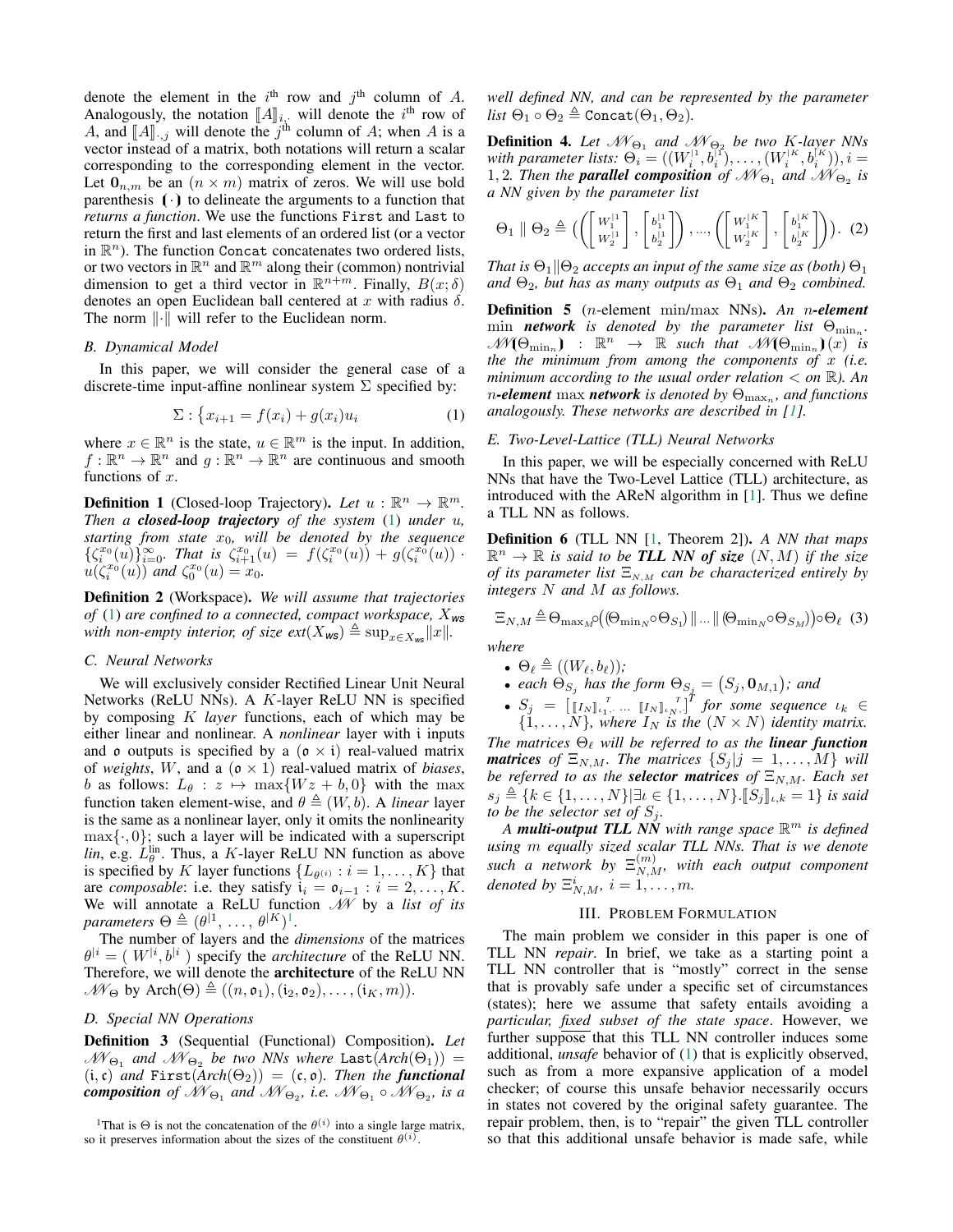simultaneously preserving the original safety guarantees associated with the network.

The basis for the problem in this paper is thus a TLL NN controller that has been designed (or trained) to control [\(1\)](#page-1-0) in a *safe way*. In particular, we use the following definition to fix our notion of "unsafe" behavior for [\(1\)](#page-1-0).

<span id="page-2-1"></span>**Definition 7** (Unsafe Operation of [\(1\)](#page-1-0)). Let  $G_u$  be an  $(K_u \times$ *n*) *real-valued matrix, and let*  $h_u$  *be an*  $(K_u \times 1)$  *real vector, which together define a set of unsafe states*  $X_{\text{unsafe}} \triangleq \{x \in X\}$  $\mathbb{R}^n | G_u x \geq h_u$ .

Then, we mean that a TLL NN controller is safe with respect to [\(1\)](#page-1-0) and  $X_{\text{unsafe}}$  in the following sense.

<span id="page-2-0"></span>**Definition 8** (Safe TLL NN Controller). Let  $X_{\text{safe}} \subset \mathbb{R}^n$  be *a set of states such that* X*safe* ∩ X*unsafe* = ∅*. Then a TLL NN controller*  $\mathfrak{u} \triangleq \mathcal{M}(\Xi_{N,M}^{(m)}) : \mathbb{R}^n \to \mathbb{R}^m$  *is safe for* [\(1\)](#page-1-0) *on horizon*  $T$  (with respect to  $X_{\text{safe}}$  and  $X_{\text{unsafe}}$ ) if:

$$
\forall x_0 \in X_{\text{safe}}, i \in \{1, ..., T\}.(\zeta_i^{x_0}(\mathcal{N}\mathcal{K}\Xi_{N,M}^{(m)})) \not\in X_{\text{unsafe}}). (4)
$$

*That is*  $\mathscr{N\!N}(\Xi^{(m)}_{N,M})$  *is safe (w.r.t.*  $X_{\mathsf{safe}}$ *) if all of its length-T trajectories starting in* X*safe avoid the unsafe states* X*unsafe.*

The design of safe controllers in the sense of Definition [8](#page-2-0) has been considered in a number of contexts; see e.g. [\[7\]](#page-7-6). Often this design procedure involves training the NN using data collected from an expert, and verifying the result using one of many available NN verifiers [\[7\]](#page-7-6).

However, as noted above, we further suppose that a given TLL NN which is safe in the sense of Definition [8](#page-2-0) nevertheless has some *unsafe* behavior for states that lie outside  $X_{\text{safe}}$ . In particular, we suppose that a model checker (for example) provides to us a *counterexample* (or witness) to unsafe operation of [\(1\)](#page-1-0).

<span id="page-2-2"></span>Definition 9 (Counterexample to Safe Operation of [\(1\)](#page-1-0)). *Let*  $X_{\mathsf{safe}} \subset \mathbb{R}^n$ , and let  $\mathfrak{u} \triangleq \mathcal{M}(\Xi_{N,M}^{(m)})$  be a TLL controller *that is safe for* [\(1\)](#page-1-0) *on horizon* T *w.r.t* X*safe and* X*unsafe. A counter example to the safe operation of* [\(1\)](#page-1-0) *is a state*  $x_{c.e.} \notin X_{\text{safe}}$  *such that* 

$$
f(x_{\text{c.e.}}) + g(x_{\text{c.e.}}) \cdot \mathfrak{u}(x_{\text{c.e.}}) = \zeta_1^{x_{\text{c.e.}}}(\mathfrak{u}) \in X_{\text{unsafe}}.
$$
 (5)

*That is starting* [\(1\)](#page-1-0) *in* x*c.e. results in an unsafe state in the next time step.*

We can now state the main problem of this paper.

<span id="page-2-3"></span>Problem 1. *Let dynamics* [\(1\)](#page-1-0) *be given, and assume its trajectories are confined to compact subset of states,* X*ws (see Definition [2\)](#page-1-2). Also, let*  $X_{\text{unsafe}} \subset X_{\text{ws}}$  *be a specified set of unsafe states for* [\(1\)](#page-1-0)*, as in Definition [7.](#page-2-1) Furthermore, let*  $\mathfrak{u} = \mathscr{M}(\Xi_{N,M}^{(m)})$  be a TLL NN controller for [\(1\)](#page-1-0) that is safe *on horizon* T *with respect to a set of states* X*safe* ⊂ X*ws (see Definition [8\)](#page-2-0), and let* x*c.e. be a counterexample to safety in the sense of Definition [9.](#page-2-2)*

*Then the TLL repair problem is to obtain a new TLL controller*  $\bar{\mathbf{u}} = \mathcal{M}(\bar{\Xi}_{N,M}^{(m)})$  *with the following properties:* 

- *(i)*  $\bar{u}$  *is also safe on horizon*  $T$  *with respect to*  $X_{\text{safe}}$ *;*
- (*ii*) the trajectory  $\zeta_1^{x_{\text{ce}}}( \bar{u} )$  is safe *i.e.* the counterexample x*c.e. is "repaired";*
- (iii)  $\bar{\Xi}_{N,M}^{(m)}$  and  $\Xi_{N,M}^{(m)}$  share a common architecture (as *implied by their identical architectural parameters); and*

*(iv)* the selector matrices of  $\bar{\Xi}_{N,M}^{(m)}$  and  $\Xi_{N,M}^{(m)}$  are identical  $-$  *i.e.*  $S_k = S_k$  for  $k = 1, \ldots, M$ ; and

(v) 
$$
\|\overline{W}_{\ell} - W_{\ell}\|_2 + \|\overline{b}_{\ell} - b_{\ell}\|_2
$$
 is minimized.

In particular, *iii)*, *iv)* and *v)* justify the designation of this problem as one of "repair". That is the repair problem is to fix the counterexample while keeping the network as close as possible to the original network under consideration. Note: the formulation of Problem [1](#page-2-3) only allows repair by means of altering the *linear layers* of  $\Xi_{N,M}^{(m)}$ ; c.f. *(iii)* and *(iv)*.

#### IV. FRAMEWORK

<span id="page-2-4"></span>The TLL NN repair problem described in Problem [1](#page-2-3) is challenging because it has two main objectives, which are at odds with each other. In particular, repairing a counterexample requires altering the NN's response in a *local* region of the state space, but changing even a few neurons generally affects the *global* response of the NN – which could undo the initial safety guarantee supplied with the network. This tension is especially relevant for general deep NNs, and repairs realized on neurons in their latter layers. It is for this reason that we posed Problem [1](#page-2-3) in terms of TLL NNs: our approach will be to use the unique semantics of TLL NNs to balance the trade-offs between local NN alteration to repair the defective controller and global NN alteration to ensure that the repaired controller activates at the counterexample. Moreover, locally repairing the defective controller at  $x_{c,e}$  entails a further trade off between two competing objectives of its own: actually repairing the counterexample – Problem [1](#page-2-3)*(ii)* – without causing a violation of the original safety guarantee for  $X_{\text{safe}}$  – i.e. Problem [1](#page-2-3)*(i)*. Likewise, global alteration of the TLL to ensure correct activation of our repairs will entail its own trade-off: the alterations necessary to achieve the correct activation will also have to be made without sacrificing the safety guarantee for  $X_{\text{safe}}$  – i.e. Problem [1](#page-2-3)*(i)*.

We devote the remainder of this section to two crucial subsections, one for each side of this local/global dichotomy. Our goal in these two subsections is to describe constraints on a TLL controller that are sufficient to ensure that it accomplishes the repair described in Problem [1.](#page-2-3) Thus, the results in this section should be seen as optimization constraints around which we can build our algorithm to solve Problem [1.](#page-2-3) The algorithmic details and formalism are presented in Section [V.](#page-5-0)

# *A. Local TLL Repair*

We first consider in isolation the problem of repairing the TLL controller in the vicinity of the counterexample  $x_{c,e}$ , but under the assumption that the altered controller will remain the active there. The problem of actually guaranteeing that this is the case will be considered in the subsequent section. Thus, we proceed with the repair by **establishing** constraints on the alterations of those parameters in the TLL controller associated with the affine controller instantiated at and around the state  $x_{c.e.}$ . To be consistent with the literature, we will refer to any individual affine function instantiated by a NN as one of its *local linear functions*.

**Definition 10** (Local Linear Function). Let  $f : \mathbb{R}^n \to \mathbb{R}$ *be CPWA. Then a local linear function of* f *is a linear*  $f$ *unction*  $\ell : \mathbb{R}^n \to \mathbb{R}$  *if there exists an open set*  $\mathfrak D$  *such that*  $\ell(x) = f(x)$  *for all*  $x \in \mathfrak{O}$ *.*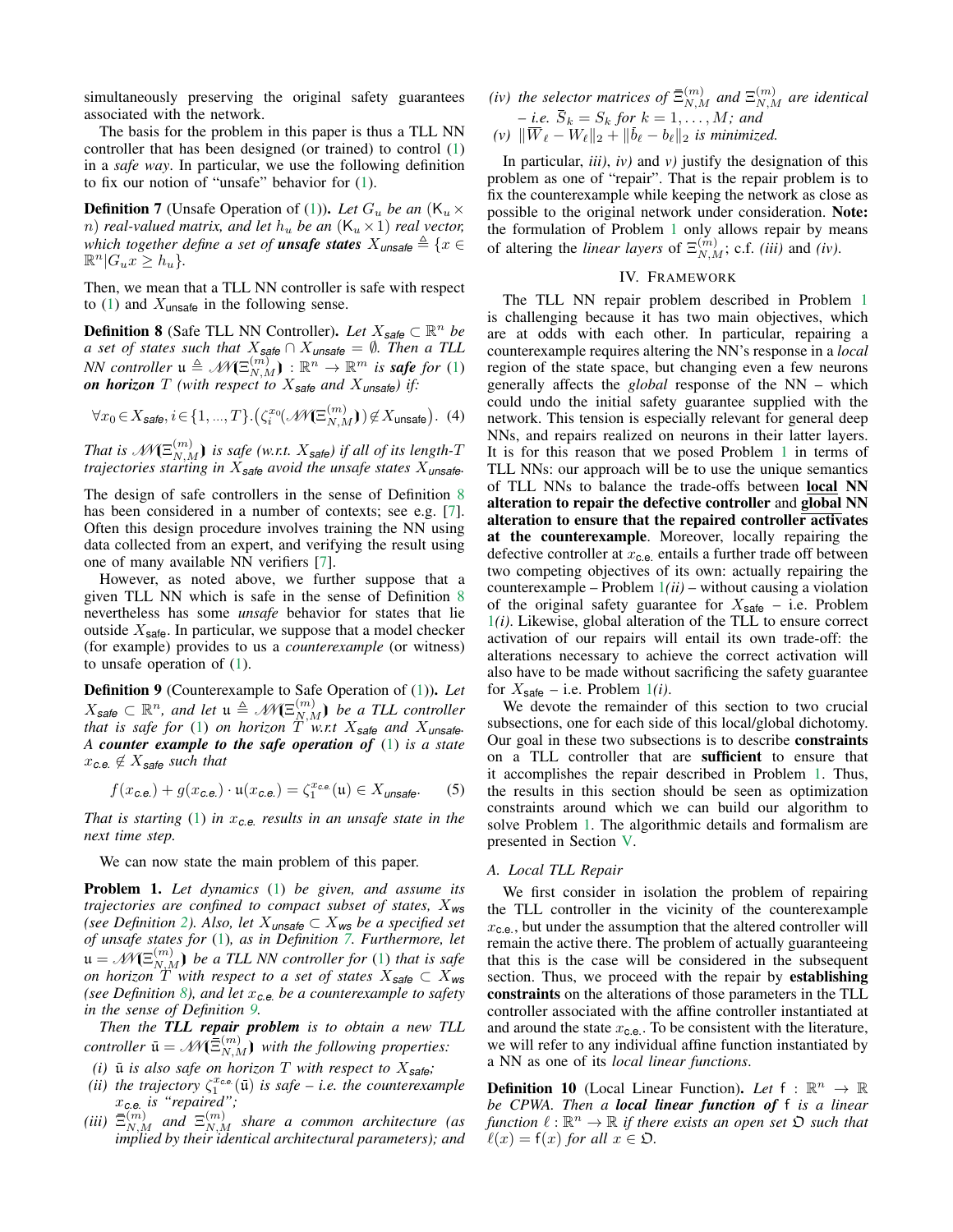The unique semantics of TLL NNs makes them especially well suited to this local repair task because in a TLL NN, its local linear functions appear directly as neuronal parameters. In particular, all of the local linear functions of a TLL NN are described *directly* by parameters in its linear layer; i.e.  $\Theta_{\ell} = (W_{\ell}, b_{\ell})$  for scalar TLL NNs or  $\Theta_{\ell}^{\kappa} = (W_{\ell}^{\kappa}, b_{\ell}^{\kappa})$ for the  $\kappa^{\text{th}}$  output of a multi-output TLL (see Definition [6\)](#page-1-3). This follows as a corollary of the following relatively straightforward proposition, borrowed from [\[8\]](#page-7-7):

<span id="page-3-6"></span>**Proposition 1** ([\[8,](#page-7-7) Proposition 3]). Let  $\Xi_{N,M}$  be a scalar *TLL NN with linear function matrices*  $\Theta_{\ell} = (W_{\ell}, b_{\ell})$ *. Then every local linear function of*  $\mathcal{M}(\Xi_{N,M})$  *is exactly equal to*  $\ell_i: x \mapsto [W_\ell x + b_\ell]_i$ , for some  $i \in \{1, \ldots, N\}$ .<br>*G*irology  $I_i \subset [m]$ , *for some*  $i \in \{1, \ldots, N\}$ .

*Similarly, let*  $\Xi_{N,M}^{(m)}$  *be a multi-output TLL, and let*  $\ell$  *be* any local linear function of  $\mathscr{M}(\Xi_{N,M}^{(m)})$ . Then for each  $\kappa \in$  $\{1, \ldots, m\}$ , the  $\kappa^{th}$  component of  $\ell$  satisfies  $[\ell]_{\kappa, \cdot} = x \mapsto$ <br> $[\![V^{\kappa}x + b^{\kappa}]\!]$ . for some  $i \in \{1, \ldots, N\}$  $\llbracket W_{\ell}^{\kappa} x + b_{\ell}^{\kappa} \rrbracket_{i_{\kappa},\cdot}$  for some  $i_{\kappa} \in \{1, \ldots, N\}.$ 

<span id="page-3-0"></span>**Corollary 1.** Let  $\Xi_{N,M}^{(m)}$  be a TLL over domain  $\mathbb{R}^n$ , and let  $x_{c.e.} \in \mathbb{R}^n$ . Then there exist m integers  $act_k \in \{1, \ldots, N\}$ *for* k = 1, . . . , m *and a closed, connected set with non-empty interior,*  $R_a \subset \mathbb{R}^n$  *such that* 

• 
$$
x_{c.e.} \in R_a
$$
; and  
\n•  $[\mathcal{M}(\Xi_{N,M}^{(m)})]_k = x \mapsto [W_\ell^k x + b^k]_{\text{act}_k}$  on the set  $R_a$ .

Corollary [1](#page-3-0) is actually a strong statement: it indicates that in a TLL, each local linear function is described directly by *its own* linear-function-layer parameters and those parameters describe *only* that local linear function.

Thus, as a consequence of Corollary [1,](#page-3-0) "repairing" the problematic local controller (local linear function) of the TLL controller in Problem [1](#page-2-3) involves the following steps:

- 1) identify which of the local linear functions is realized by the TLL controller at  $x_{c.e.}$  – i.e. identifying the indices of the active local linear function at  $x_{c,e}$  viz. indices  $\text{act}_{\kappa} \in \{1, \ldots, N\}$  for each output  $\kappa$  as in Corollary [1;](#page-3-0)
- 2) *establish constraints* on the parameters of that local linear function so as to ensure repair of the counterexample; i.e. altering the elements of the rows  $\llbracket W_{\ell}^{\kappa} \rrbracket_{\text{act}_{\kappa}}$ , and  $\llbracket b_{\ell}^{\kappa} \rrbracket_{\text{act}_{\kappa}}$  for each output  $\kappa$  such that the resulting linear controller repairs the counterexample as resulting linear controller repairs the counterexample as in Problem [1](#page-2-3)*(ii)*; and
- 3) *establish constraints* to ensure the repaired parameters do not induce a violation of the safety constraint for the guaranteed set of safe states,  $X_{\text{safe}}$ , as in Problem  $1(i)$  $1(i)$ .

# We consider these three steps in sequence as follows.

<span id="page-3-3"></span>*1) Identifying the Active Controller at* x*c.e.:* From Corollary [1,](#page-3-0) *all* of the possible linear controllers that a TLL controller realizes are exposed directly in the parameters of its linear layer matrices,  $\hat{\Theta}_{\ell}^{\kappa}$ . Crucially for the repair problem, once the active controller at  $x_{c,e}$  has been identified, the TLL parameters responsible for that controller immediately evident. This is the starting point for our repair process.

Since a TLL consists of two levels of lattice operations, it is straightforward to identify which of these affine functions is in fact active at  $x_{\text{c.e.}}$ ; for a given output,  $\kappa$ , this is can be done by evaluating  $W_\ell^k x_{\text{c.e.}} + b_\ell^k$  and comparing the components thereof according to the selector sets associated with the TLL controller. That is the index of the active controller for output  $\kappa$ , denoted by act<sub> $\kappa$ </sub>, is determined by the following two expressions:

$$
\mu_k^{\kappa} \triangleq \arg \min_{i \in S_k^{\kappa}} \llbracket W_\ell^{\kappa} x_{\text{c.e.}} + b_\ell^{\kappa} \rrbracket_i \tag{6}
$$

$$
\text{act}_{\kappa} \triangleq \underset{j \in \{\mu_{k}^{\kappa} | k=1,...,M\}}{\arg \max} \llbracket W_{\ell}^{\kappa} x_{\text{c.e.}} + b_{\ell}^{\kappa} \rrbracket_{j} \tag{7}
$$

These expressions mirror the computations that define a TLL network, as described in Definition [6;](#page-1-3) the only difference is that max and min are replaced by arg max and arg min, respectively, so as to retrieve the index of interest instead of the network's output.

<span id="page-3-4"></span>*2) Repairing the Affine Controller at* x*c.e.:* Given the result of Corollary [1,](#page-3-0) the parameters of the network that result in a problematic controller at  $x_{c,e}$  are readily apparent. Moreover, since these parameters are obviously in the linear layer of the original TLL, they are alterable under the requirement in Problem [1](#page-2-3) that only linear-layer parameters are permitted to be used for repair. Thus, in the current context, local repair entails simply correcting the elements of the matrices  $\llbracket W_{k}^{k} \rrbracket_{\text{act}_{k}}$  and  $\llbracket b_{\ell}^{k} \rrbracket_{\text{act}_{k}}$ . It is thus clear that a "repaired" controller should satisfy of the matrices  $\llbracket W_{\ell} \rrbracket_{\text{act}_k}$  and  $\llbracket O_{\ell} \rrbracket_{\text{a}}$ <br>"repaired" controller should satisfy

<span id="page-3-1"></span>
$$
f(x_{\text{c.e.}}) + g(x_{\text{c.e.}}) \begin{bmatrix} \llbracket W_\ell^1 x_{\text{c.e.}} + b_\ell^1 \rrbracket_{\text{act}_1} \\ \vdots \\ \llbracket W_\ell^m x_{\text{c.e.}} + b_\ell^m \rrbracket_{\text{act}_m} \end{bmatrix} \notin X_{\text{unsafe}}.
$$
 (8)

Then [\(8\)](#page-3-1) represents a *linear constraint* in the local controller to be repaired, and this constraint imposes the repair property in Problem [1](#page-2-3)*(ii)*. That is provided that the repaired controller described by  $\{\text{act}_{\kappa}\}\$  *remains active* at the counterexample; as noted, we consider this problem in the global stasis condition subsequently.

<span id="page-3-5"></span>*3) Preserving the Initial Safety Condition with the Repaired Controller:* One unique aspect of the TLL NN architecture is that affine functions defined in its linear layer can be *reused* across regions of its input space. In particular, the controller associated with the parameters we repaired in the previous step – i.e. the indices  $\{\text{act}_{\kappa}\}\)$  of the linear layer matrices – may likewise be activated in or around  $X_{\text{safe}}$ . The fact that we *altered* these controller parameters thus means that trajectories emanating from  $X_{\text{safe}}$  may be affected in turn by our repair efforts: that is the repairs we made to the controller to address Problem [1](#page-2-3)*(ii)* may simultaneously alter the TLL in a way that undoes the requirement in Problem  $1(i)$  $1(i)$  – i.e. the initial safety guarantee on  $X_{\text{safe}}$  and  $\mathscr{M}(\Xi_{N,M}^{(m)})$ . Thus, local repair of the problematic controller must account for this safety property, too.

We accomplish this by bounding the reach set of [\(1\)](#page-1-0) for initial conditions in  $X_{\text{safe}}$ , and for this we employ the usual strategy of bounding the relevant Lipschitz constants. Naturally, since the TLL controller is a CPWA controller operated in closed loop, these bounds will also incorporate the size of the TLL controller parameters  $\left\| \begin{bmatrix} W^{\kappa} \\ \ell \end{bmatrix} \right\|$  and  $\left\| \begin{bmatrix} W^{\kappa} \\ \ell \end{bmatrix} \right\|$  for  $\kappa \in \{1, \ldots, m\}$  and  $i \in \{1, \ldots, N\}$  $\begin{bmatrix} \begin{bmatrix} b_{k}^{k} \end{bmatrix} \begin{bmatrix} k \end{bmatrix} \text{ for } \kappa \in \{1, \ldots, m\} \text{ and } i \in \{1, \ldots, N\}. \end{bmatrix}$ 

In general, however, we have the following proposition.

<span id="page-3-2"></span>Proposition 2. *Consider system dynamics* [\(1\)](#page-1-0)*, and suppose that the state* x *is confined to known compact workspace,* X*ws (see Definition [2\)](#page-1-2). Also, let* T *be the integer time horizon from Definition [8.](#page-2-0) Finally, assume that a closed-loop CPWA*  $\Psi: \mathbb{R}^n \to \mathbb{R}^m$  is applied to [\(1\)](#page-1-0), and that  $\Psi$  has local linear *functions*  $\mathcal{L}_{\Psi} = \{x \mapsto w_k x + b_k | k = 1, \dots, N\}.$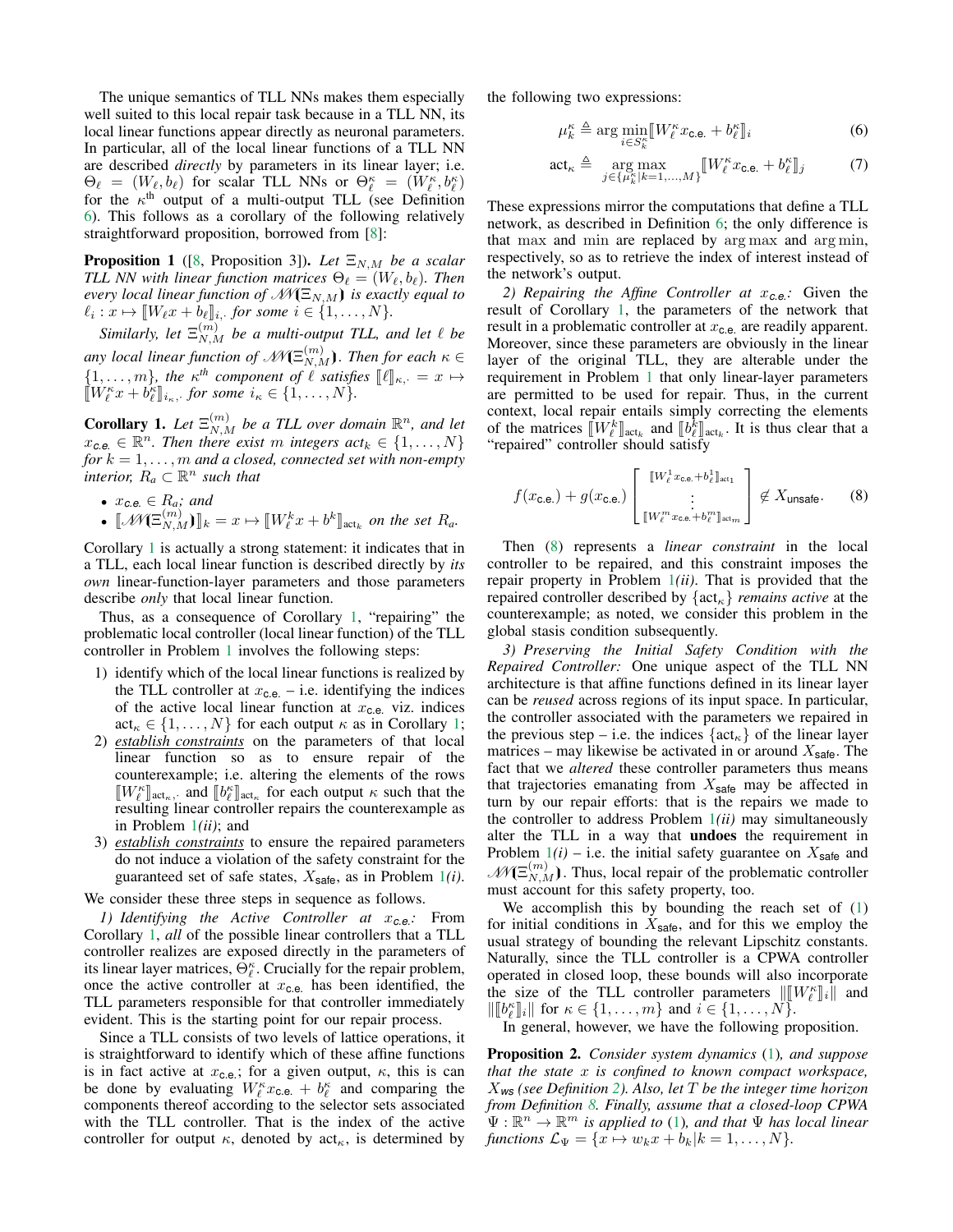*Moreover, define the function* β *as*

$$
\beta(||w||, ||b||) \triangleq \sup_{x_0 \in X_{\text{safe}}} (||f(x_0) - x_0|| + ||g(x_0)|| \cdot ||w|| \cdot ext(X_{\text{ws}}) + ||g(x_0)|| \cdot ||b||)
$$
(9)

*and in turn define*

$$
\beta_{\text{max}}(\Psi) \triangleq \beta \Big( \max_{w \in \{w_k | k=1,\dots,N\}} ||w||, \max_{b \in \{b_k | k=1,\dots,N\}} ||b|| \Big). \tag{10}
$$

*Finally, define the function* L *as in* [\(11\)](#page-4-0)*, and in turn define*

$$
L_{\max}(\Psi) \triangleq L\left(\max_{w \in \{w_k | k=1,\dots,N\}} \lVert w \rVert, \max_{b \in \{b_k | k=1,\dots,N\}} \lVert b \rVert\right).
$$
\n(12)

*Then for all*  $x_0 \in X_{\text{safe}}, i \in \{1, \ldots, T\}$ *, we have:* 

<span id="page-4-10"></span>
$$
\|\zeta_T^{x_0}(\Psi) - x_0\| \le \beta_{\text{max}}(\Psi) \cdot \sum_{k=0}^T L_{\text{max}}(\Psi)^k. \tag{13}
$$

The proof of Proposition [2](#page-3-2) is in Appendix [VII](#page-8-0) of [\[9\]](#page-7-8).

Proposition [2](#page-3-2) bounds the size of the reach set for [\(1\)](#page-1-0) in terms of an arbitrary CPWA controller, Ψ, when the system is started from  $X_{\text{safe}}$ . This proposition is naturally applied in order to find bounds for safety with respect to the *unsafe* region  $X_{\text{unsafe}}$  as follows.

<span id="page-4-1"></span>**Proposition 3.** Let T,  $X_{ws}$ ,  $\Psi$  and  $\mathcal{L}_{\Psi}$  be as in Proposition [2,](#page-3-2) and let  $\beta_{max}$  and  $L_{max}$  be two constants s.t. for all  $\delta x \in \mathbb{R}^n$ 

$$
\|\delta x\| \le \beta_{\text{max}} \cdot \sum_{k=0}^{T} L_{\text{max}}^{k}
$$
  
\n
$$
\implies \forall x_0 \in X_{\text{safe}} \cdot (x_0 + \delta x \notin X_{\text{unsafe}}) \quad (14)
$$

*If*  $\beta_{max}(\Psi) \leq \beta_{max}$  *and*  $L_{max}(\Psi) \leq L_{max}$ *, then trajectories of* [\(1\)](#page-1-0) *under closed loop controller* Ψ *are safe in the sense that*

$$
\forall x_0 \in X_{\text{safe}} \forall i \in \{1, \dots, T\} \; . \; \zeta_t^{x_0}(\Psi) \notin X_{\text{unsafe}}.\tag{15}
$$

The proof of is a more or less straightforward application of Proposition [2,](#page-3-2) and so can be found in Appendix [VII](#page-8-0) of [\[9\]](#page-7-8).

In particular, Proposition [3](#page-4-1) states that if we find constants  $\beta_{\text{max}}$  and  $L_{\text{max}}$  that satisfy [\(14\)](#page-4-2), then we have a way to bound the parameters of any CPWA controller (via  $\beta$  and L) so that that controller is safe in closed loop. This translates to conditions that our repaired controller must satisfy in order to preserve the safety property required in Problem [1](#page-2-3)*(i)*.

Formally, this entails particularizing Proposition [2](#page-3-2) and [3](#page-4-1) to the TLL controllers associated with the repair problem.

<span id="page-4-3"></span>Corollary 2. *Again consider system* [\(1\)](#page-1-0) *confined to workspace* X*ws as before. Also, let* β*max and* L*max be such that they satisfy the assumptions of Proposition [3,](#page-4-1) viz.* [\(14\)](#page-4-2)*.*

Now, let  $\Xi_{N,M}^{(m)}$  be the TLL controller as given in Problem *[1,](#page-2-3)* and let  $\Theta_{\ell}^{\kappa} = (W_{\ell}^{\kappa}, b_{\ell}^{\kappa})$  be its linear layer matrices for

*outputs*  $\kappa = 1, \ldots, m$  *as usual. For this controller, define the following two quantities:*

$$
\Omega_W \triangleq \max_{w \in \bigcup_{\kappa=1}^m \{[W_{\ell}^{\kappa}]\}_j = 1,\dots,N\}} \|w\| \tag{16}
$$

$$
\Omega_b \triangleq \max_{b \in \bigcup_{\kappa=1}^m \{ [\![b_{\ell}^{\kappa}]\!]_j | j=1,\ldots,N\}} \|b\| \tag{17}
$$

*so that*  $\beta_{max}(\Xi_{N,M}^{(m)}) = \beta(\Omega_W, \Omega_b)$  *and*  $L_{max}(\Xi_{N,M}^{(m)}) =$  $L(\Omega_W, \Omega_b)$ *. Finally, let indices*  $\{act_\kappa\}_{\kappa=1}^m$  *specify the active local linear functions of*  $\Xi_{N,M}^{(m)}$  *that are to be repaired, as described in Subsection [IV-A.1](#page-3-3) and [IV-A.2.](#page-3-4) Let*  $\bar{w}_{act_{\kappa}}^{\kappa}$ *and*  $\bar{b}^{\kappa}_{ac}$  *be any repaired values of*  $\llbracket W^{\kappa}_{\ell} \rrbracket_{act_{\kappa}},$  *and*  $\llbracket b^{\kappa}_{\ell} \rrbracket_{act_{\kappa}},$ <br>respectively *respectively.*

*If the following four conditions are satisfied*

$$
\beta(\|\bar{w}_{act_{\kappa}}^{\kappa}\|,\|\bar{b}_{act_{\kappa}}^{\kappa}\|) \leq \beta_{max} \tag{18}
$$

<span id="page-4-8"></span><span id="page-4-6"></span>
$$
\beta_{max}(\Xi_{N,M}^{(m)}) \le \beta_{max} \tag{19}
$$

$$
L(||\bar{w}_{act_{\kappa}}^{\kappa}||, ||\dot{b}_{act_{\kappa}}^{\kappa}||) \le L_{max}
$$
 (20)

<span id="page-4-9"></span><span id="page-4-7"></span>
$$
L_{max}(\Xi_{N,M}^{(m)}) \le L_{max} \tag{21}
$$

*then the following hold for all*  $x_0 \in X_{\text{safe}}$ *:* 

<span id="page-4-4"></span>
$$
\|\zeta_T^{x_0}(\bar{\Xi}_{N,M}^{(m)}) - x_0\| \le \beta_{\text{max}} \cdot \sum_{k=0}^T L_{\text{max}}^k \tag{22}
$$

*and hence*

<span id="page-4-5"></span>
$$
\forall i \in \{1, \dots, T\} \; . \; \zeta_i^{x_0}(\bar{\Xi}_{N,M}^{(m)}) \notin X_{\text{unsafe}}.
$$

The proof of Corollary [2](#page-4-3) is in Appendix [VII](#page-8-0) of [\[9\]](#page-7-8).

<span id="page-4-2"></span>The conclusion [\(22\)](#page-4-4) of Corollary [2](#page-4-3) should be interpreted as follows: the bound on the reach set of the repaired controller,  $\bar{\Xi}_{N,M}^{(m)}$ , is no worse than the bound on the reach set of the original TLL controller given in Problem [1.](#page-2-3) Hence, by the assumptions borrowed from Proposition [3,](#page-4-1) conclusion [\(23\)](#page-4-5) of Corollary [2](#page-4-3) indicates that the repaired controller  $\bar{\Xi}_{N}^{(m)}$  $_{N,M}$ **remains safe in the sense of Problem**  $1(i)$  $1(i)$  **– i.e. closed-loop** trajectories emanating from  $X_{\text{safe}}$  remain safe on horizon  $T$ .

For the subsequent development of our algorithm, [\(18\)](#page-4-6) and [\(20\)](#page-4-7) will play the crucial role of ensuring that the repaired controller respects the guarantee of Problem [1](#page-2-3)*(i)*.

## *B. Global TLL Alteration for Repaired Controller Activation*

In the context of local repair, we identified the local linear function instantiated by the TLL controller, and repaired the parameters associated with that particular function – i.e. the repairs were affected on a particular, indexed row of  $W_\ell^{\kappa}$ and  $b_{\ell}^{\kappa}$ . We then proceeded under the assumption that the affine function *at that index* would remain active in the output of the TLL network at the counterexample, *even after* altering its parameters. Unfortunately, this is not case in a TLL network per se, since the value of each local linear function at a point interacts with the selector matrices (see Definition [6\)](#page-1-3) to determine whether it is active or not. In other words, changing the parameters of a particular indexed local linear function in a TLL will change its output value at any

<span id="page-4-0"></span>
$$
L(\|w\|, \|b\|) \triangleq L_f + L_g \cdot \sup_{x_0 \in X_{\text{safe}}} \|w\| \cdot \|x_0\| + \sup_{x_0 \in X_{\text{safe}}} \|w\| \cdot \|g(x_0)\| + L_g \cdot \|b\| \tag{11}
$$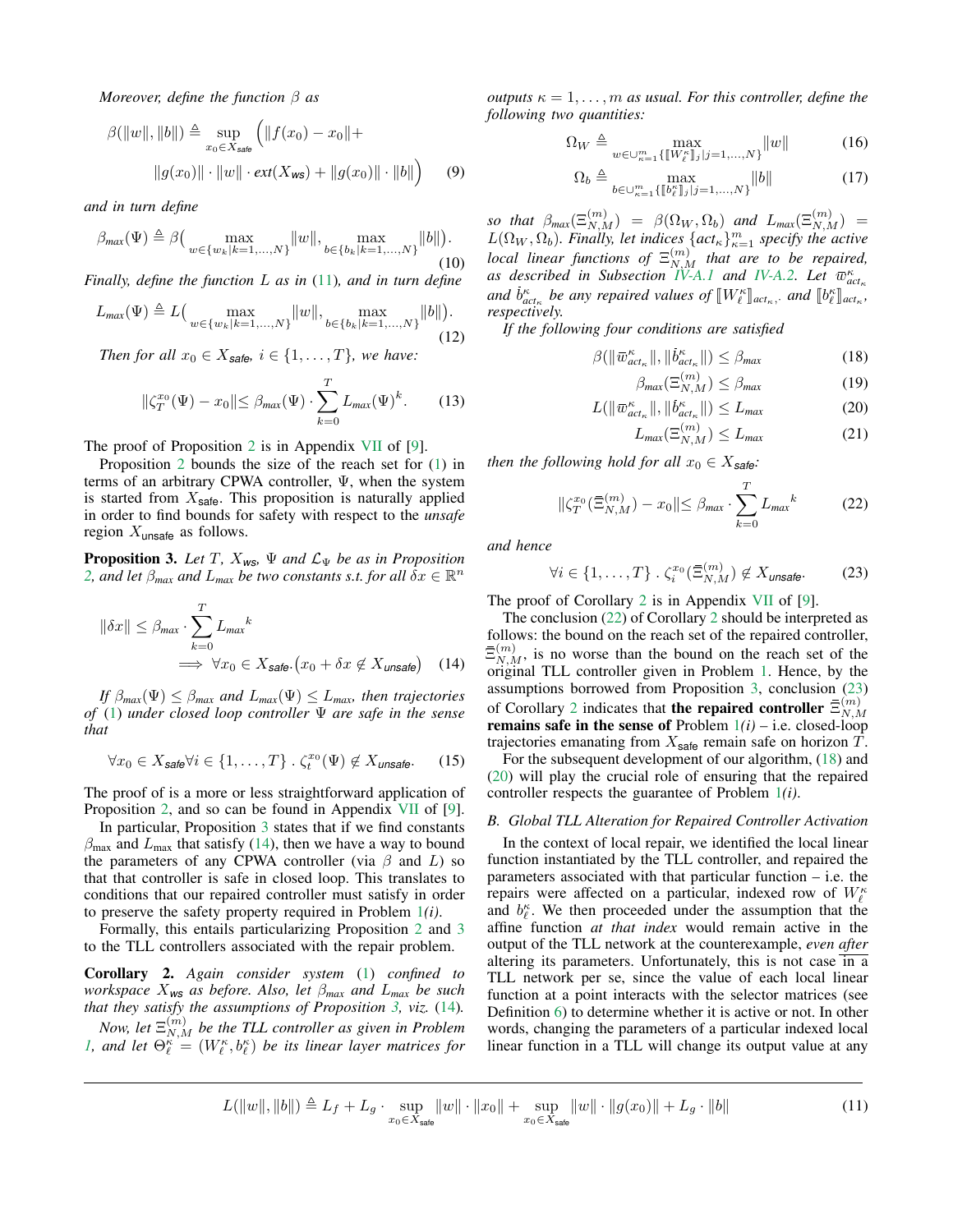given point (in general), and hence also the region on which said indexed local linear function is *active*. Analogous to the local alteration consider before, we thus need to devise global constraints sufficient to enforce the activation of the repaired controller at  $x_{\text{c.e.}}$ .

This observation is manifest in the computation structure that defines a TLL NN: a particular affine function is active in the output of the TLL if and only if it is active in the output of one of the min networks (see Definition [6\)](#page-1-3), and the output of that same min network exceeds the output of all others, thereby being active at the output of the final max network (again, see Definition [6\)](#page-1-3). Thus, ensuring that a particular, indexed local linear function is active at the output of a TLL entails ensuring that that function

- (*a)* appears at the output of one of the min networks; and
- (*b)* appears at the output of the max network, by exceeding the outputs of all the *other* min networks.

Notably, this sequence also suggests a mechanism for meeting the task at hand: ensuring that the repaired controller remains active at the counter example.

Formally, we have the following proposition.

<span id="page-5-1"></span>**Proposition 4.** Let  $\Xi_{N,M}^{(m)}$  be a TLL NN over  $\mathbb{R}^n$  with *output-component linear function matrices*  $\Theta_{\ell}^{\kappa} = (W_{\ell}^{\kappa}, b_{\ell}^{\kappa})$ as usual, and let  $x_{c.e.} \in \mathbb{R}^n$ .

*Then the index*  $act_{\kappa} \in \{1, ..., N\}$  *denote the local linear function that is active at* x*c.e. for output* κ*, as described in Corollary [1,](#page-3-0) if and only if there exists index sel* $\kappa \in$  $\{1, \ldots, M\}$  *such that* 

*(i) for all*  $i \in S_{sel_{\kappa}}^{\kappa}$  *and any*  $x \in R_a$ *,* 

$$
\llbracket W_{\ell}^{\kappa} x + b_{\ell}^{\kappa} \rrbracket_{act_{\kappa},\cdot} \leq \llbracket W_{\ell}^{\kappa} x + b_{\ell}^{\kappa} \rrbracket_{i,\cdot} \tag{24}
$$

*i.e. the active local linear function "survives" the* min *network associated with selector set*  $S_{sel_{\kappa}}^{\kappa}$ ; and

*(ii) for all*  $j \in \{1, ..., M\} \setminus \{sel_{\kappa}\}\$  *there exists an index*  $\{\iota_j^{\kappa} \in \{1, \ldots, N\} \text{ s.t. for all } x \in R_a\}$ 

$$
\llbracket W_{\ell}^{\kappa} x + b_{\ell}^{\kappa} \rrbracket_{\iota_j^{\kappa},\cdot} \leq \llbracket W_{\ell}^{\kappa} x + b_{\ell}^{\kappa} \rrbracket_{act_{\kappa},\cdot} \tag{25}
$$

*i.e. the active local linear function "survives" the* max *network of output* κ *by exceeding the output of all of the other* min *networks.*

This proposition follows calculations similar to those mentioned before; the proof is in Appendix [VII](#page-8-0) of [\[9\]](#page-7-8).

The "only if" portion of Proposition [4](#page-5-1) thus directly suggests constraints to impose such that the desired local linear function  $\text{act}_{\kappa}$  is active on its respective output. In particular, among the non-active local linear functions at  $x_{c,e}$ , at least one must be altered from each of the selector sets  $s_j : j \in \{1, ..., M\} \backslash \{\text{sel}_{\kappa}\}\$ . The fact that these alterations must be made to local linear functions which are not active at the counterexample warrants the description of this procedure as "global alteration".

Finally, however, we note that altering these un-repaired local linear functions – i.e. those not indexed by  $\text{act}_{\kappa}$  – may create the same issue described in Section [IV-A.3.](#page-3-5) Thus, for any of these global alterations additional safety constraints like [\(18\)](#page-4-6) and [\(20\)](#page-4-7) must be imposed on the altered parameters.

# V. MAIN ALGORITHM

<span id="page-5-0"></span>Problem [1](#page-2-3) permits the alteration of linear-layer parameters in the original TLL controller to perform repair. In Section [IV,](#page-2-4) we developed *constraints* on these parameters to perform

- first, local alteration to ensure repair of the defective controller at  $x_{c.e.}$ ; and
- subsequently, global alteration to ensure that the repaired local controller is activated at and around  $x_{c.e.}$ .

The derivations of both sets of constraints implies that they are merely sufficient conditions for their respective purposes, so there is no guarantee that any subset of them are jointly feasible. Moreover, as a "repair" problem, any repairs conducted must involve minimal alteration – Problem [1](#page-2-3)*(v)*.

Thus, the core of our algorithm is to employ a convex solver to find the minimally altered TLL parameters that also satisfy the local and global constraints we have outlined for successful repair with respect to the other aspects of Problem [1.](#page-2-3) The fact that the local repair constraints are prerequisite to the global activation constraints means that we will employ a convex solver on two optimization problems *in sequence*: first, to determine the feasibility of local repair and effectuate that repair in a minimal way; and then subsequently to determine the feasibility of activating said repaired controller as required and effectuating that activation in a minimal way.

#### <span id="page-5-2"></span>*A. Optimization Problem for Local Alteration (Repair)*

Local alteration for repair starts by identifying the active controller at the counterexample, as denoted by the index  $\text{act}_{\kappa}$  for each output of the controller,  $\kappa$ . The local controller for each output is thus the starting point for repair in our algorithm, as described in the prequel. From this knowledge, an explicit constraint sufficient to repair the local controller at  $x_{\text{c.e.}}$  is specified directly by the dynamics: see [\(8\)](#page-3-1).

Our formulation of a safety constraint for the locally repaired controller requires additional input, though. In particular, we need to identify constants  $\beta_{\text{max}}$  and  $L_{\text{max}}$  such that the non-local controllers satisfy  $(19)$  and  $(21)$ . Then Corollary [2](#page-4-3) implies that [\(18\)](#page-4-6) and [\(20\)](#page-4-7) are constraints that ensure the repaired controller satisfies Problem [1](#page-2-3)*(i)*. For this we take the naive approach of setting  $\beta_{\text{max}} = \beta(\Xi_{N,M}^{(m)})$ , and then solving for the smallest  $L_{\text{max}}$  that ensures safety for that particular  $\beta_{\text{max}}$ . In particular, we set

$$
L_{\text{max}} = \inf \{ L' > 0 \mid \beta_{\text{max}} \cdot \sum_{k=0}^{T} L'^k = \inf_{\substack{x_s \in X_{\text{safe}} \\ x_u \in X_{\text{unsafe}}}} \|x_s - x_u\|\}. (26)
$$

Given this information the local repair optimization problem can be formulated for a multi-output TLL as:

$$
\begin{aligned}\n\text{Local}: \quad & \min_{\bar{w}_{\text{act}_{\kappa}}^{K}} \sum_{\kappa=1}^{m} \lVert [W_{\ell}^{\kappa}]_{\text{act}_{\kappa}} - \bar{w}_{\text{act}_{\kappa}}^{\kappa} \rVert + \lVert [\![b^{\kappa}_{\ell}]\!]_{\text{act}_{\kappa}} - \bar{b}_{\text{act}_{\kappa}}^{\kappa} \rVert \\
\text{s.t. } f(x_{\text{c.e.}}) + g(x_{\text{c.e.}}) \begin{bmatrix} \bar{w}_{\text{act}_{\kappa}}^{1} - \bar{w}_{\text{act}_{\kappa}}^{\kappa} \rVert + \lVert [\![b^{\kappa}_{\ell}]\!]_{\text{act}_{\kappa}} - \bar{b}_{\text{act}_{\kappa}}^{\kappa} \rVert \\
\vdots \\ \bar{w}_{\text{act}_{\kappa}}^{m} x_{\text{c.e.}} + \bar{b}_{\text{act}_{\kappa}}^{m} \rVert \\
\forall \kappa = 1, \dots, m \quad L(\lVert \bar{w}_{\text{act}_{\kappa}}^{\kappa} \rVert, \lVert \bar{b}_{\text{act}_{\kappa}}^{\kappa} \rVert) \leq L_{\max} \\
\forall \kappa = 1, \dots, m \quad \beta(\lVert \bar{w}_{\text{act}_{\kappa}}^{\kappa} \rVert, \lVert \bar{b}_{\text{act}_{\kappa}}^{\kappa} \rVert) \leq \beta_{\max} \\
\forall \kappa = 1, \dots, m \quad L(\Xi_{N,M}^{(m)}) \leq L_{\max}\n\end{aligned}
$$

Note: the final collection of constraints on  $L(\Xi_{N,M}^{(m)})$  is necessary to ensure that [\(21\)](#page-4-9) is satisfied and Corollary [2](#page-4-3) is applicable (equation [\(19\)](#page-4-8) is satisfied by definition of  $\beta_{\text{max}}$ ).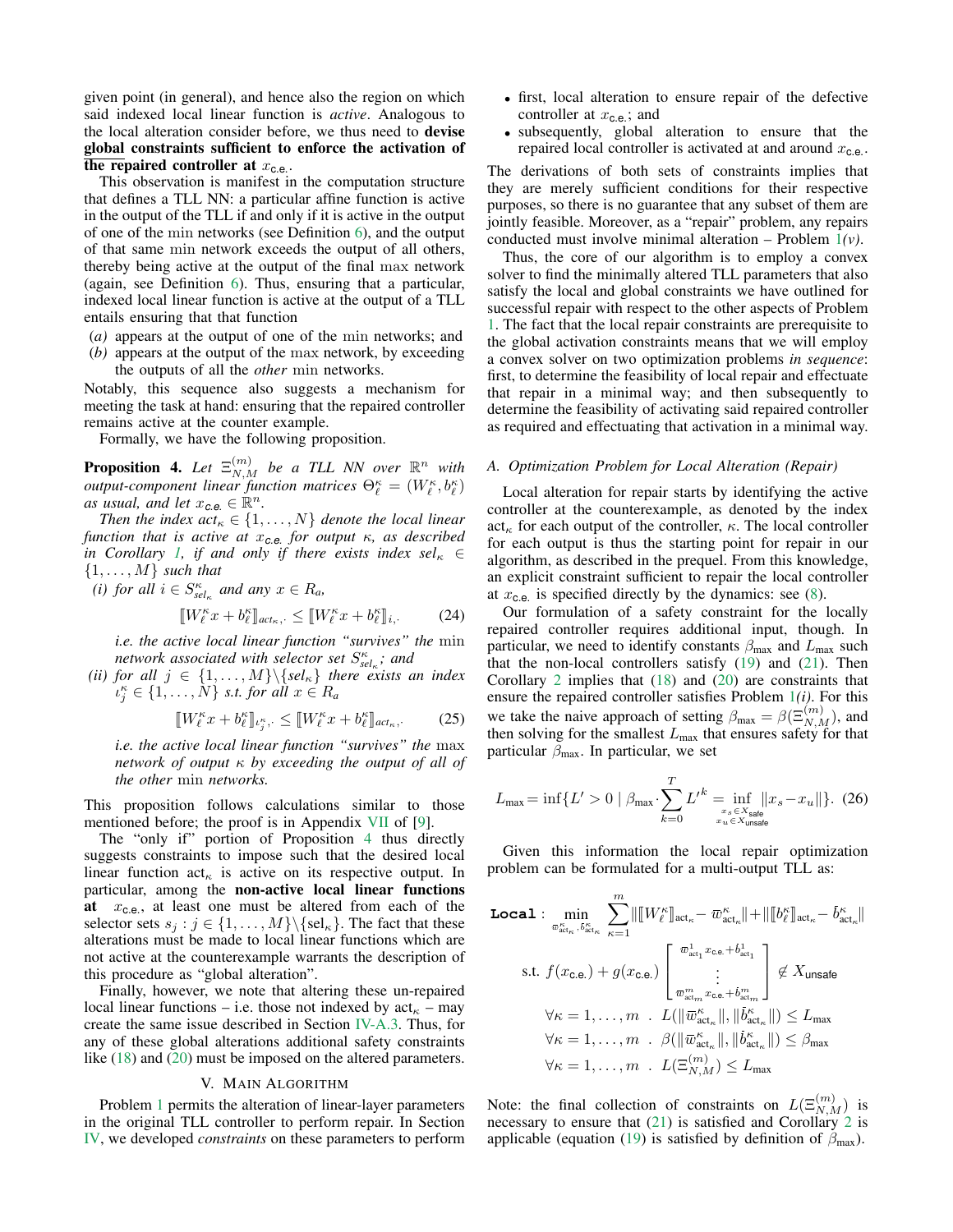### <span id="page-6-1"></span>*B. Optimization Problem for Global Alteration (Activation)*

If the optimization problem **Local** is feasible, then the local controller at  $x_{c.e.}$  can successfully be repaired, and the global activation of said controller can be considered. Since we are starting with a local linear function we want to be active at and around  $x_{\text{c.e.}}$ , we can retain the definition of  $\text{act}_{\kappa}$  from the initialization of **Local**. Moreover, since Problem [1](#page-2-3) preserves the selector matrices of the original TLL controller, we will define the selector indices,  $\text{sel}_{\kappa}$ , in terms of the activation pattern of the *original*, defective local linear controller (although this is not required by the repair choices we have made: other choices are possible).

Thus, in order to formulate an optimization problem for global alteration, we need to define constraints compatible with Proposition [4](#page-5-1) based on the activation/selector indices described above. Part *(i)* of the conditions in Proposition [4](#page-5-1) is unambiguous at this point: it says that the desired active local linear function,  $act_{\kappa}$ , must have the minimum output from among those functions selected by selector set  $s_{\text{sel}_{\kappa}}$ . Part *(ii)* of the conditions in Proposition [4](#page-5-1) is ambiguous however: we only need to specify *one* local linear function from each of the *other* min groups to be "forced" lower than the desired active local linear function. In the face of this ambiguity, we select these functions using indices  $\{\iota_j^{\kappa} : j \in \{1, \ldots, M\} \setminus \{\text{act}_{\kappa}\}\)$  that are defined as follows:

$$
\iota_j^{\kappa} \triangleq \arg \min_{i \in s_j^{\kappa}} [W_{\ell}^{\kappa} x_{\text{c.e.}} + b_{\ell}^{\kappa} ] \, . \tag{27}
$$

That is we form our global alteration constraint out of the non-active controllers which are have the *lowest outputs among their respective min groups*. We reason that these local linear functions will in some sense require the least alteration in order to satisfy Part *(ii)* of Proposition [4,](#page-5-1) which requires their outputs to be less than the local linear function that we have just repaired.

Thus, we can formulate the global alteration optimization problem as follows:

$$
\begin{aligned} \textbf{Global}: \quad & \min_{\overline{w}_{\ell}^{\kappa}, b_{\ell}^{\kappa}} \sum_{\kappa=1}^{m} \|W_{\ell}^{\kappa} - \overline{W}_{\ell}\| + \|b_{\ell}^{\kappa} - \dot{b}_{\ell}\| \\ \text{s.t.} \quad & \forall \kappa = \{1, \ldots, m\} \qquad \qquad . \quad & \|W_{\ell}^{\kappa}\|_{\text{act}_{\kappa}, \cdot} = \overline{w}_{\text{act}_{\kappa}}^{\kappa} \\ & \forall \kappa = \{1, \ldots, m\} \qquad \qquad . \quad & \|b_{\ell}^{\kappa}\|_{\text{act}_{\kappa}, \cdot} = \dot{b}_{\text{act}_{\kappa}}^{\kappa} \\ & \forall \kappa = \{1, \ldots, m\} \; \forall i \in s_{\text{sel}_{\kappa}} \; . \; \overline{w}_{\text{act}_{\kappa}}^{\kappa} x_{\text{c.e.}} + \dot{b}_{\text{act}_{\kappa}}^{\kappa} \\ & \leq \|W_{\ell}^{\kappa} x_{\text{c.e.}} + b_{\ell}^{\kappa}\|_{i} \\ & \forall \kappa = \{1, \ldots, m\} \\ & \forall j \in \{1, \ldots, M\} \backslash \{\text{sel}_{\kappa}\} \; . \; \|W_{\ell}^{\kappa} x_{\text{c.e.}} + b_{\ell}^{\kappa}\|_{\iota_{j}^{\kappa}} \\ & \leq \overline{w}_{\text{act}_{\kappa}}^{\kappa} x_{\text{c.e.}} + \dot{b}_{\text{act}_{\kappa}}^{\kappa} \end{aligned}
$$

where of course  $\overline{w}_{\text{act}_{\kappa}}^{\kappa}$  and  $\overline{b}_{\text{act}_{\kappa}}^{\kappa}$  are the repaired local controller parameters obtained from the optimal solution of **Local**. Note that the first two sets of equality constraints merely ensure that **Global** does not alter these parameters.

#### *C. Main Algorithm*

A pseudo-code description of our main algorithm is shown in Algorithm [1,](#page-6-0) as repairTLL. It collects all of the initializations from Section [IV,](#page-2-4) Subsection [V-A](#page-5-2) and Subsection [V-B.](#page-6-1) Only the functions FindActCntrl and FindActSlctr encapsulate procedures defined in this paper; their implementation is nevertheless adequately **input :**  $f, g$  system dynamics [\(1\)](#page-1-0)  $X_{\text{WS}}$  workspace set  $\Xi_{N,M}^{(m)}$  TLL controller to repair  $T$  safety time horizon  $X_{\text{safe}}$  set of safe states under  $\Xi_{N,M}^{(m)}$  $N, M$  $x_{c.e.}$  counterexample state output:  $\overline{N,N}$  repaired TLL controller

# 1 function

 $\text{repairTLL}(f, g, X_\text{WS}, \Xi_{N,M}^{(m)}, T, X_\text{safe}, x_\text{ce})$ 2 | gMaxSafe ← sup $x_0 \in X_{\text{safe}} || g(x_0) ||$ 3 beta (w,b) :=  $\sup_{x_0 \in X_{\text{safe}}} ||f(x_0) - x_0||$  $4$  + gMaxSafe \* w \* ext( $X_{ws}$ ) + gMaxSafe \* b 5 L (w,b) :=  $L_f + L_g * w * \sup_{x_0 \in X_{\text{safe}}} ||x_0||$ 6 + w \* gMaxSafe +  $L_g$  \* b 7  $\Omega_W \leftarrow \max_{w \in \bigcup_{\kappa=1}^m \{ [W_{\ell}^{\kappa} ]_j | j=1,...,N \} } ||w||$ 8  $\Omega_b^{\nu} \leftarrow \max_{b \in \cup_{\kappa=1}^m \{ [b_{\ell}^{\kappa}]_j | j=1,...,N \} } \|b\|$ <br>
9 betaMax ← beta (  $\Omega_W$ ,  $\Omega_b$ ) 10 dSafe ← inf  $\lim_{x_s \in X_{\text{safe}}} ||x_s - x_u||$ 11 | Lmax  $\leftarrow \inf \{ L' | \text{betaMax} * \sum_{k=0}^{T} L'^k = d\text{Safe} \}$ 12  $\left\{ \text{act}_{\kappa} \right\}_{\kappa=1}^{m} \leftarrow \text{FindActCntrl}(\Xi_{N,M}^{(m)}, x_{\text{c.e.}})$ 13  $\left\{ \text{sel}_{\kappa} \right\}_{\kappa=1}^{m} \leftarrow \text{FindActSlctr}(\Xi_{N,M}^{(m)}, x_{c.e.})$  $\texttt{14} \quad \texttt{Initialize} \, \texttt{(Local}, \{f, g, \Xi_{N,M}^{(m)}, x_{\texttt{C.e.}}, \texttt{L}, \texttt{Lmax}, \texttt{Lmax}, \texttt{Lmax}, \texttt{Lmax}, \texttt{Lmax}, \texttt{Lmax}, \texttt{Lmax}, \texttt{Lmax}, \texttt{Lmax}, \texttt{Lmax}, \texttt{Lmax}, \texttt{Lmax}, \texttt{Lmax}, \texttt{Lmax}, \texttt{Lmax}, \texttt{Lmax}, \texttt{Lmax}, \texttt{Lmax}, \texttt{Lmax}, \texttt{Lmax}, \texttt{Lmax}, \texttt{Lmax}, \texttt{Lmax}, \texttt{$ beta**,betaMax**,  $\{act_{\kappa}\}_{\kappa=1}^m$ ,  $X_{\text{unsafe}}$ )  $15$  sol  $\leftarrow$  Solve (**Local**) <sup>16</sup> if not sol*.*feasible() then 17 | return False 18 else 19  $\left\{ \left( w^{\kappa},b^{\kappa}\right) \right\} _{\kappa=1}^{m}\leftarrow\text{sol}.\text{optimalValue}$  $20$  end 21 **for**  $\kappa$  in  $1, \ldots, m$  do 22 **for** j in  $\{1, \ldots, M\} \backslash \{sel_{\kappa}\}\$  do 23  $\begin{aligned} \begin{array}{c} \mathbf{1}_{\mathcal{L}_{j}^{K}} & \longrightarrow & \mathbf{1}_{\mathcal{L}_{j}^{K}}\left\|\mathbf{1}_{\mathcal{L}_{j}^{K}}\mathbf{1}_{\mathcal{L}_{j}}\mathbf{1}_{\mathcal{L}_{j}}\mathbf{1}_{\mathcal{L}_{j}}\mathbf{1}_{\mathcal{L}_{j}}\mathbf{1}_{\mathcal{L}_{j}}\mathbf{1}_{\mathcal{L}_{j}}\mathbf{1}_{\mathcal{L}_{j}}\mathbf{1}_{\mathcal{L}_{j}}\mathbf{1}_{\mathcal{L}_{j}}\mathbf{1}_{\mathcal{L}_{j}}\mathbf{1}_{\$  $24$  end  $25$  end 26  $\left|$  Initialize(*Global*, $\{f, g, \Xi_{N,M}^{(m)}, x_{c.e.}$ ,L,Lmax, beta, beta Max,  $\{act_{\kappa}\}_{\kappa=1}^m$ ,  $\{ \iota_j^{\kappa} \}_{\kappa,j}$ ,  $\{ (\mathbf{w}^{\kappa}, \mathbf{b}^{\kappa}) \}$ )  $27 \mid \text{sol} \leftarrow \text{Solve}(\text{Global})$ <sup>28</sup> if not sol*.*feasible() then 29 | return False <sup>30</sup> else 31  $\left\{ \left( W^{\kappa},B^{\kappa}\right) \right\} _{\kappa=1}^m\leftarrow\text{sol}.\text{optimalValue}$  $32$ 33  $\Big\|$  return  $\Xi_{N,M}^{(m)}$ .setLinLayer( $\{(\boldsymbol{W}^{\kappa},\boldsymbol{B}^{\kappa})\}_{\kappa=1}^{m}$ ) <sup>34</sup> end

Algorithm 1: repairTLL.

<span id="page-6-0"></span>described in Subsection [IV-A.1](#page-3-3) and Proposition [4,](#page-5-1) respectively. The correctness of repairTLL follows from the results in those sections.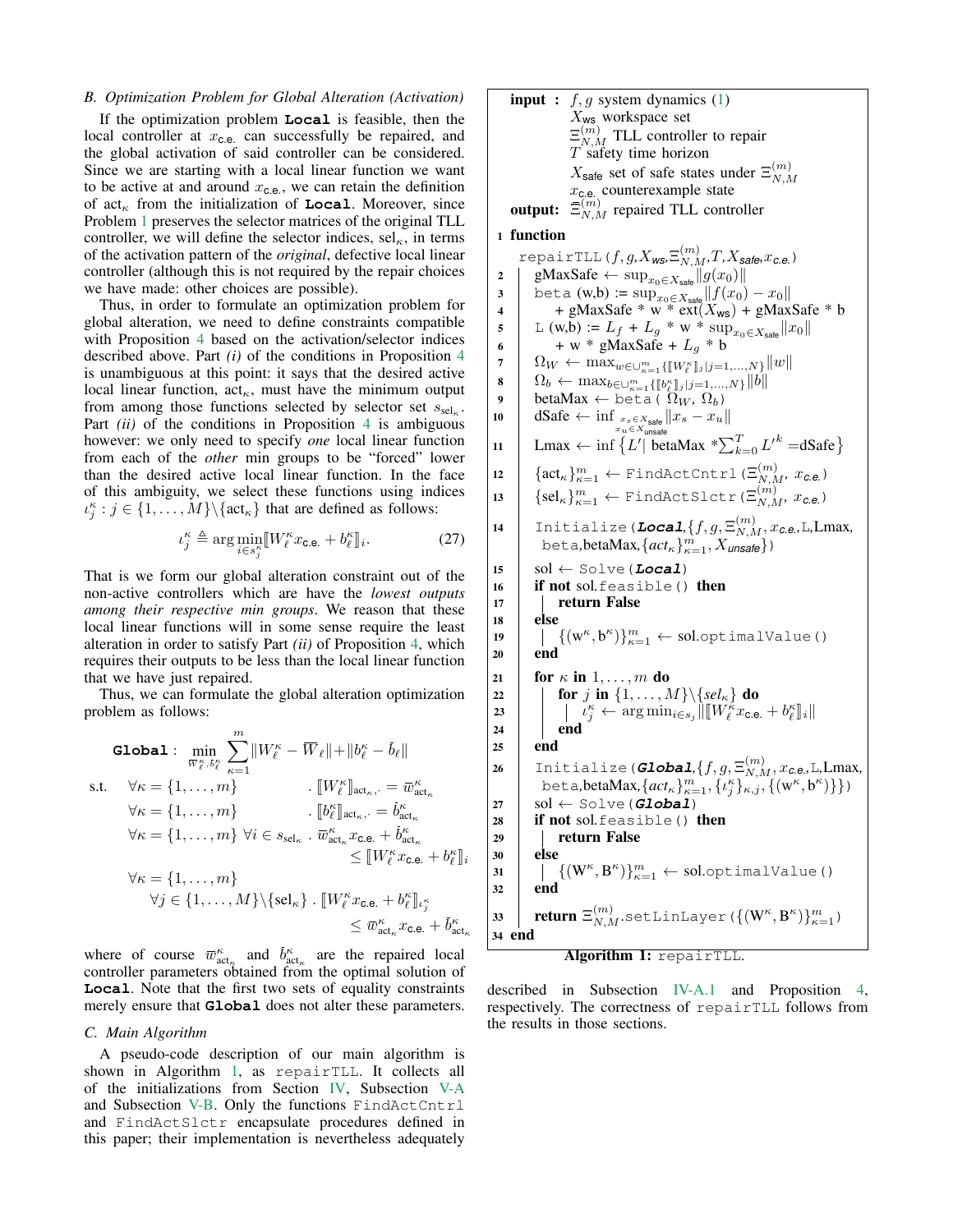#### VI. NUMERICAL EXAMPLES

We illustrate the results in this paper on a four-wheel car described by the following model:

$$
x(t+1) = \begin{bmatrix} x_1(t) + V \cos(x_3(t)) \cdot t_s \\ x_2(t) + V \sin(x_3(t)) \cdot t_s \\ x_3(t) \end{bmatrix} + \begin{bmatrix} 0 \\ 0 \\ t_s \end{bmatrix} v(t) \quad (28)
$$

where the state  $x(t) = [p_x(t) \ p_y(t) \ \Psi(t)]^T$  for vehicle position  $(p_x, p_y)$  and yaw angle  $\Psi$ , the and control input v is the vehicle yaw rate. The parameters are the translational speed of the vehicle, V (meters/sec); and the sampling period,  $t_s$  (sec). For the purposes of our experiments, we consider a compact workspace  $X_{\text{ws}} = [-3, 3] \times [-4, 4] \times$  $[-\pi, \pi]$ ; a safe set of states  $X_{\text{safe}} = [-0.25, 0.25] \times$  $[-0.75, -0.25] \times [-\frac{\pi}{8}, \frac{\pi}{8}]$ , which was verified using NNV [\[7\]](#page-7-6) over 100 iterations; and an unsafe region  $X_{\text{unsafe}}$  specified by  $[0 1 0] \cdot x > 3$ . Furthermore, we consider model parameters:  $V = 0.3$  m/s and  $t_s = 0.01$  seconds.

All experiments were executed on an Intel Core i5 2.5-GHz processor with 8 GB of memory. We collected 1850 data points of state-action pairs from a PI Controller used to steer the car over  $X_{ws}$  while avoiding  $X_{unsafe}$ . Then, to exhibit a NN controller with a counterexample, a TLL NN with  $N = 50$  and  $M = 10$  was trained from a corrupted version of this data-set: we manually changed the control on 25 data points close to  $X<sub>unsafe</sub>$  so that the car would steer into it. We simulated the trajectories of the car using this TLL NN controller for different  $x_0$  and identified  $x_{c.e.}$  = [0 2.999 0.2] as a valid counterexample for safety after two time steps. Finally, to repair this *faulty* NN, we found all the required bounds for both system dynamics and NN parameters and a horizon of  $T = 7$ . We found the required safety constraints  $\beta_{\text{max}} = 0.0865$  and  $L_{\text{max}} = 1.4243$ . Then, from  $x_{c.e.}$  we obtained the controller  $K = [K_w, K_b]$  where  $K_w = [-0.1442, -0.5424, -0.425]$  and  $K_b = [2.223]$ .

Next, we ran our algorithm to repair the counterexample using CVX (convex solver). The result of the first optimization problem, **Local**, was the linear controller:  $\vec{K}_w = [-0.0027 - 0.0487 - 0.0105]$  and  $\bar{K}_b = [-9.7845]$ ; this optimization required a total execution time of 1.89 sec. The result of the second optimization problem, **Global** successfully activated the repaired controller, and had an optimal cost of 8.97; this optimization required a total execution time of 6.53 sec. We also compare the original TLL Norms  $||W|| = 6.54$  and  $||b|| = 5.6876$  with the repaired:  $||\overline{W}|| = 11.029$  and  $||\overline{b}|| = 5.687$ .

Finally, we simulated the motion of the car using the repaired TLL NN controller for 50 steps. Shown in Fig. 1 are the state trajectories of both original *faulty* TLL controller and repaired TLL Controller starting from the  $x_{c.e.}$  In the latter the TLL controller met the safety specifications.

#### **REFERENCES**

- <span id="page-7-0"></span>[1] J. Ferlez and Y. Shoukry, "AReN: Assured ReLU NN Architecture for Model Predictive Control of LTI Systems," in *Hybrid Systems: Computation and Control 2020 (HSCC'20)*, ACM, 2020.
- <span id="page-7-1"></span>[2] S. Kauschke and J. Furnkranz, "Batchwise patching of classifiers," *The Thirty-Second AAAI Conference on Artificial Intelligence (AAAI-18)*, 2018.
- <span id="page-7-2"></span>S. Kauschke and D. H. Lehmann, "Towards neural network patching: Evaluating engagement-layers and patch-architectures," *arXiv preprint arXiv:1812.03468*, 2018.
- <span id="page-7-3"></span>[4] M. Sotoudeh and A. V. Thakur, "Correcting deep neural networks with small, generalizing patches," in *NeurIPS 2019 Workshop on Safety and Robustness in Decision Making*, 2019.



Fig. 1: System starting from  $x_{c.e.}$  goes directly into  $X_{\text{unsafe}}$  and Repaired  $x_{\text{c.e.}}$  produces a safe trajectory. Red area is  $X_{\text{unsafe}}$ , Red Cross is  $x_{c,e}$  and Black Cross shows state after 2 steps.



Fig. 2: Initial Safe set before and after repair for 20 steps. Red area is  $X_{\text{unsafe}}$ ; Red Cross is  $x_{\text{c.e.}}$ ;  $X_{\text{ws}} = [-3, 3] \times [-4, 4]$ 

- <span id="page-7-4"></span>[5] B. Goldberger, Y. Adi, J. Keshet, and G. Katz, "Minimal modifications of deep neural networks using verification," *23rd International Conference on Logic for Programming, Artificial Intelligence and Reasoning*, vol. 73, pp. 260–278, 2020.
- <span id="page-7-5"></span>[6] G. Dong, J. Sun, J. Wang, X. Wang, and T. Dai, "Towards repairing neural networks correctly," 2020.
- <span id="page-7-6"></span>[7] H.-D. Tran, X. Yang, D. Manzanas Lopez, P. Musau, L. V. Nguyen, W. Xiang, S. Bak, and T. T. Johnson, "NNV: The Neural Network Verification Tool for Deep Neural Networks and Learning-Enabled Cyber-Physical Systems," in *Computer Aided Verification* (S. K. Lahiri and C. Wang, eds.), Lecture Notes in Computer Science, pp. 3–17, Springer International Publishing, 2020.
- <span id="page-7-7"></span>[8] J. Ferlez and Y. Shoukry, "Bounding the Complexity of Formally Verifying Neural Networks: A Geometric Approach," 2020. [http:](http://arxiv.org/abs/2012.11761) arxiv.org/abs/2012.11761.
- <span id="page-7-8"></span>[9] U. Santa Cruz, J. Ferlez, and Y. Shoukry, "Safe-by-repair: A convex optimization approach for repairing un-safe two-level lattice neural network controllers." <https://bit.ly/39gP4IZ>, 2021.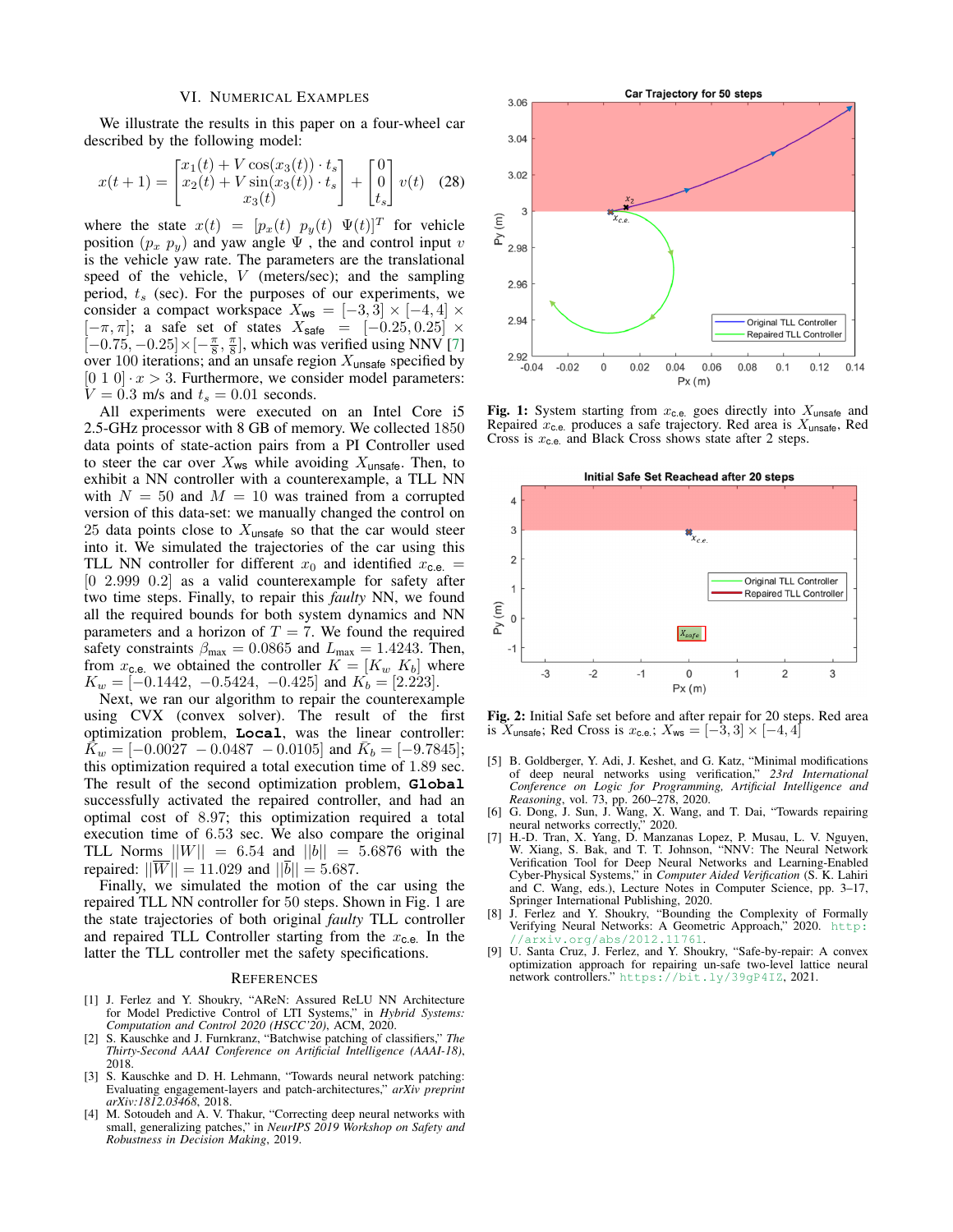# VII. APPENDIX

# <span id="page-8-0"></span>*A. Proof of Corollary [1](#page-3-0)*

*Proof.* It is straightforward to see that every point  $x$  in the domain of  $\mathcal{M}(\Xi_{N,M}^{(m)})$  belongs to the closure of some open set  $\mathfrak{D}$ , on which  $\mathscr{M}(\Xi_{N,M}^{(m)})$  is affine (i.e. equal to one of its local linear functions). For if this weren't the case, then there would be an open subset of the domain of  $\mathcal{M}(\Xi_{N,M}^{(m)})$ , where it *wasn't* affine, thus contradicting the CPWA property of a ReLU NN.

Thus, let  $\mathfrak{D}_{x_{\text{c.e.}}}$  be such an open set that includes  $x_{\text{c.e.}}$  in its closure, and let  $\ell : \mathbb{R}^n \to \mathbb{R}^m$  be the local linear function of  $\mathscr{N}(\Xi_{N,M}^{(m)})$  on  $\mathfrak{D}_{x_{\text{c.e.}}}$ . We can further assume that  $\mathfrak{D}_{x_{\text{c.e.}}}$ is connected without loss of generality, so set  $R_a = \mathfrak{D}_{x_{\text{ce}}}.$ 

By Proposition [1,](#page-3-6) there exists indices  $\{\text{act}_{\kappa}\}_{\kappa=1}^m$  such that

$$
[\![\ell]\!]_{\text{act}_{\kappa}} = x \mapsto [\![W_{\ell}^{\kappa} x + b_{\ell}^{\kappa}]\!]_{\text{act}_{\kappa}}.
$$

But by the definition of  $\ell$  and the above, we also have that

$$
\forall x \in \mathfrak{D}_{\mathbf{c},\mathbf{e}}.\ [W_{\ell}^{\kappa} x + b_{\ell}^{\kappa}]_{\text{act}_{\kappa}} = [\![\mathscr{M}(\Xi_{N,M}^{(m)})(x)]\!]_{\text{act}_{\kappa}}.\ [30]
$$

Thus, the conclusion of the corollary holds on  $\mathfrak{D}_{x_{\text{c.e.}}}$ ; it holds on  $R_a = \overline{D}_{x_{\text{c.e.}}}$  by continuity of  $\mathscr{M}(\Xi_{N,M}^{(m)})$ .  $\Box$ 

# *B. Proof of Proposition [2](#page-3-2)*

<span id="page-8-2"></span>**Lemma 1.** Let  $F: x \mapsto g(x) \cdot u(x)$  for Lipschitz continuous *functions*  $g : \mathbb{R}^n \to \mathbb{R}(\stackrel{\sim}{n} \cdot m)$  *(with output an*  $(n \times m)$ *)* real-valued matrix) and  $u$  :  $\mathbb{R}^n$   $\rightarrow$   $\mathbb{R}^{\hat{m}}$  with Lipschitz *constants*  $L_q$  *and*  $L_u$ *, respectively.* 

*Then on compact subset X*  $\subset \mathbb{R}^n$ , F is  $Lipschitz$  continuous with  $Lipschitz$  constant  $L_F$  =  $L_g \cdot \sup_{x \in X} ||u(x)|| + L_u \cdot \sup_{x \in X} ||g(x)||.$ 

*Proof.* This follows by straightforward manipulations as follows. Let  $x, x' \in X$  and note that:

$$
||g(x)u(x) - g(x')u(x')||
$$
  
=  $||g(x)u(x) + (-g(x') + g(x'))u(x) - g(x')u(x')||$   
=  $||(g(x) - g(x'))u(x) + g(x')(u(x) - u(x'))||$   
 $\leq ||g(x) - g(x')|| \cdot ||u(x)|| + ||u(x) - u(x')|| \cdot ||g(x')||$   
 $\leq (L_g \cdot ||u(x)|| + L_u \cdot ||g(x')||) \cdot ||x - x'||$   
 $\leq (L_g \cdot \sup_{x \in X} ||u(x)|| + L_u \cdot \sup_{x' \in X} ||g(x')||) \cdot ||x - x'||$ .

*Proof.* (Proposition [2\)](#page-3-2) We will expand and bound the quantity on the left-hand side of the conclusion, [\(13\)](#page-4-10).

$$
\|\zeta_T^{x_0}(\Psi) - x_0\|
$$
  
=  $\|\zeta_T^{x_0}(\Psi) - \zeta_{T-1}^{x_0}(\Psi) + \zeta_{T-1}^{x_0}(\Psi) - x_0\|$   
 $\leq \|\zeta_T^{x_0}(\Psi) - \zeta_{T-1}^{x_0}(\Psi)\| + \|\zeta_{T-1}^{x_0}(\Psi) - x_0\|$  (31)

We then bound the first term as follows:

$$
\|\zeta_T^{x_0}(\Psi) - \zeta_{T-1}^{x_0}(\Psi)\| \n\le \|f(\zeta_{T-1}^{x_0}(\Psi)) - f(\zeta_{T-2}^{x_0}(\Psi))\| \n+ \|g(\zeta_{T-1}^{x_0}(\Psi)) \cdot [w(\zeta_{T-1}^{x_0}(\Psi)) \cdot \zeta_{T-1}^{x_0}(\Psi) + b(\zeta_{T-1}^{x_0}(\Psi))] \n- g(\zeta_{T-2}^{x_0}(\Psi)) \cdot [w(\zeta_{T-2}^{x_0}(\Psi)) \cdot \zeta_{T-2}^{x_0}(\Psi) + b(\zeta_{T-2}^{x_0}(\Psi))]] \tag{32}
$$

where the functions  $w : \mathbb{R}^n \to \mathbb{R}^n$  and  $b : \mathbb{R}^n \to \mathbb{R}$  return a (unique) choice of the linear (weights) and affine (bias) of the local linear function of  $\Psi$  that is active at their argument.

Now, we collect the  $w(\cdot)$  and  $b(\cdot)$  terms in right-hand side of [\(32\)](#page-8-1). That is:

$$
\label{eq:20} \begin{aligned} &\|\zeta_T^{x_0}(\Psi)-\zeta_{T-1}^{x_0}(\Psi)\|\\ &\leq \|f(\zeta_{T-1}^{x_0}(\Psi))-f(\zeta_{T-2}^{x_0}(\Psi))\|\\ &+\left\|g(\zeta_{T-1}^{x_0}(\Psi))w(\zeta_{T-1}^{x_0}(\Psi))\zeta_{T-1}^{x_0}(\Psi)\\ &-g(\zeta_{T-2}^{x_0}(\Psi)w(\zeta_{T-2}^{x_0}(\Psi))\zeta_{T-2}^{x_0}(\Psi)\|\\ &+\left\|g(\zeta_{T-1}^{x_0}(\Psi))b(\zeta_{T-1}^{x_0}(\Psi))-g(\zeta_{T-2}^{x_0}(\Psi)b(\zeta_{T-2}^{x_0}(\Psi))\right\| \end{aligned}
$$

The first term in the above can be directly bounded using the Lipschitz constant of  $f$ . Also, since there are only finitely many local linear function of  $\Psi$ ,  $b(\cdot)$  takes one of finitely many values across the entire state space, and we may bound the associated term using this observation. Finally, we can Lemma [1](#page-8-2) to the second term, noting that the linear function defined by  $w(\cdot)$  has Lipschitz constant  $\|w(\cdot)\|$  and there are only finitely many possible values for this quantity (one for each local linear function). This yields the following bound:

$$
\label{eq:20} \begin{split} &\|\zeta_T^{x_0}(\Psi)-\zeta_{T-1}^{x_0}(\Psi)\|\\ &\leq L_f\cdot\|\zeta_{T-1}^{x_0}(\Psi)-\zeta_{T-2}^{x_0}(\Psi)\|\\ &+ \left(L_g\cdot\sup_{x\in X_{\mathrm{ws}}} \|w(x)\cdot x\|+\max_k\|w_k\|\sup_{x\in X_{\mathrm{ws}}} \|g(x)\|\right)\\ &\quad\|\zeta_{T-1}^{x_0}(\Psi)-\zeta_{T-2}^{x_0}(\Psi)\|\\ &+\max_k\|b_k\|\cdot L_g\cdot\|\zeta_{T-1}^{x_0}(\Psi)-\zeta_{T-2}^{x_0}(\Psi)\| \end{split}
$$

If we simplify, then we see that we have

<span id="page-8-4"></span>
$$
\zeta_T^{x_0}(\Psi) - \zeta_{T-1}^{x_0}(\Psi) \| \le L_{\max}(\Psi) \cdot \| \zeta_{T-1}^{x_0}(\Psi) - \zeta_{T-2}^{x_0}(\Psi) \| \quad (33)
$$

with  $L_{\text{max}}(\Psi)$  as defined in the statement of the Proposition. Now, we expand the final term of  $(31)$  as

$$
\|\zeta_{T-1}^{x_0}(\Psi) - x_0\|
$$
  
\n
$$
\leq \|\zeta_{T-1}^{x_0}(\Psi) - \zeta_{T-2}^{x_0}(\Psi)\| + \|\zeta_{T-2}^{x_0}(\Psi) - x_0\|
$$
 (34)

so that  $(31)$  can be rewritten as:

 $\mathbb{R}$ 

<span id="page-8-5"></span>
$$
\|\zeta_T^{x_0}(\Psi) - x_0\| \le (L_{\max}(\Psi) + 1) \cdot \|\zeta_{T-1}^{x_0}(\Psi) - \zeta_{T-2}^{x_0}(\Psi)\| + \|\zeta_{T-2}^{x_0}(\Psi) - x_0\|.
$$
 (35)

But now we can proceed inductively, applying the bound [\(33\)](#page-8-4) mutatis mutandis to the expression  $\|\zeta_{T-1}^{x_0}(\Psi) \zeta_{T-2}^{x_0}(\Psi)$  in [\(35\)](#page-8-5). This induction can proceed until the factor to be expanded using [\(33\)](#page-8-4) has the form  $\left\|\zeta_{T-(T-1)}^{x_0}(\Psi) - \right\|$  $\zeta_{T-(T)}^{x_0}(\Psi)$ , which will yield the bound:

<span id="page-8-3"></span>
$$
\|\zeta_T^{x_0}(\Psi) - x_0\| \le \|\zeta_1^{x_0}(\Psi) - x_0\| \cdot \sum_{k=0}^T L_{\max}(\Psi)^k. \tag{36}
$$

Thus it remains to bound the quantity  $\|\zeta_1^{x_0}(\Psi) - x_0\|$ . We proceed to do this in a relatively straightforward way:

<span id="page-8-1"></span>
$$
\begin{aligned} &\|\zeta_1^{x_0}(\Psi) - x_0\| \\ &= \|f(x_0) + g(x_0) \left[w(x_0)x_0 + b(x_0)\right] - x_0\| \\ &\le \|f(x_0) - x_0\| + \|g(x_0)\| \cdot \|w(x_0)\| \cdot \|x_0\| \\ &+ \|g(x_0)\| \cdot \|b(x_0)\|. \end{aligned} \tag{37}
$$